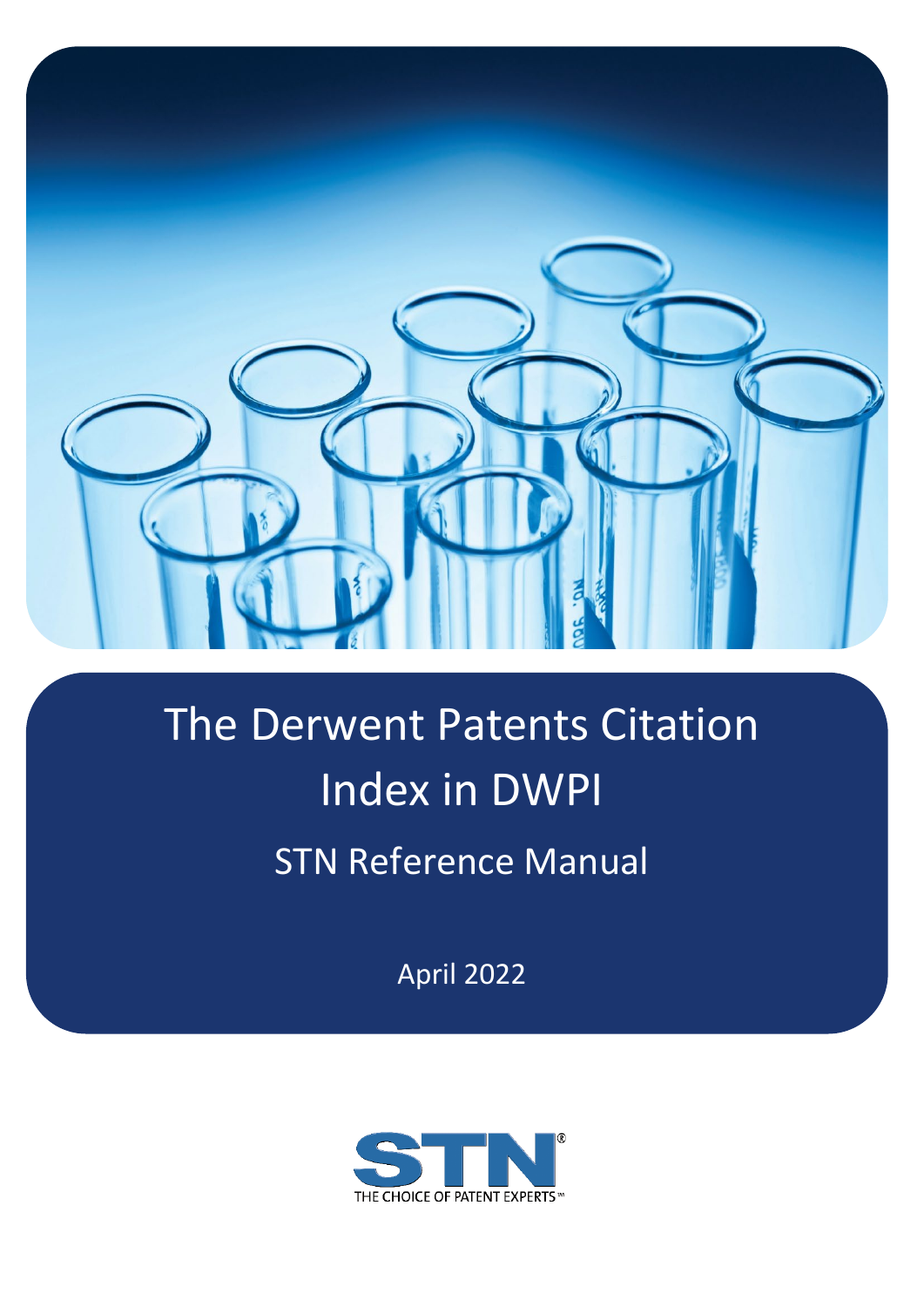

Author: Christiane Emmerich

Published by FIZ Karlsruhe – Leibniz Institute for Information Infrastructure Hermann-von-Helmholtz-Platz 1 76344 Eggenstein-Leopoldshafen Germany

contact@fiz-karlsruhe.de www.fiz-karlsruhe.de

© FIZ Karlsruhe 2022

These documents are intended for training purposes only. Copyright lies with FIZ Karlsruhe. Any distribution or use of these documents or part thereof beyond the aforementioned purposes is subject to FIZ Karlsruhe's express written approval.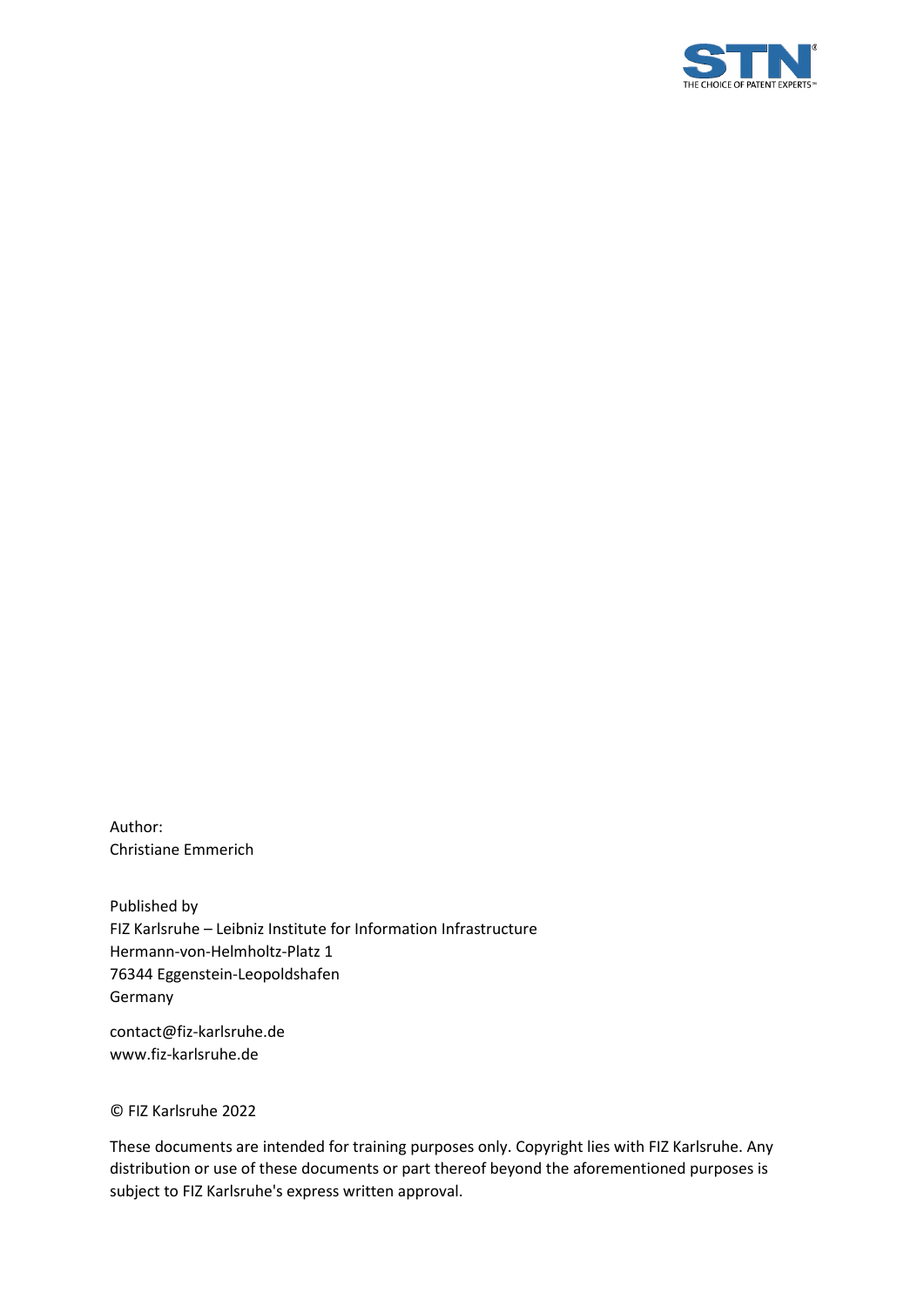

# Content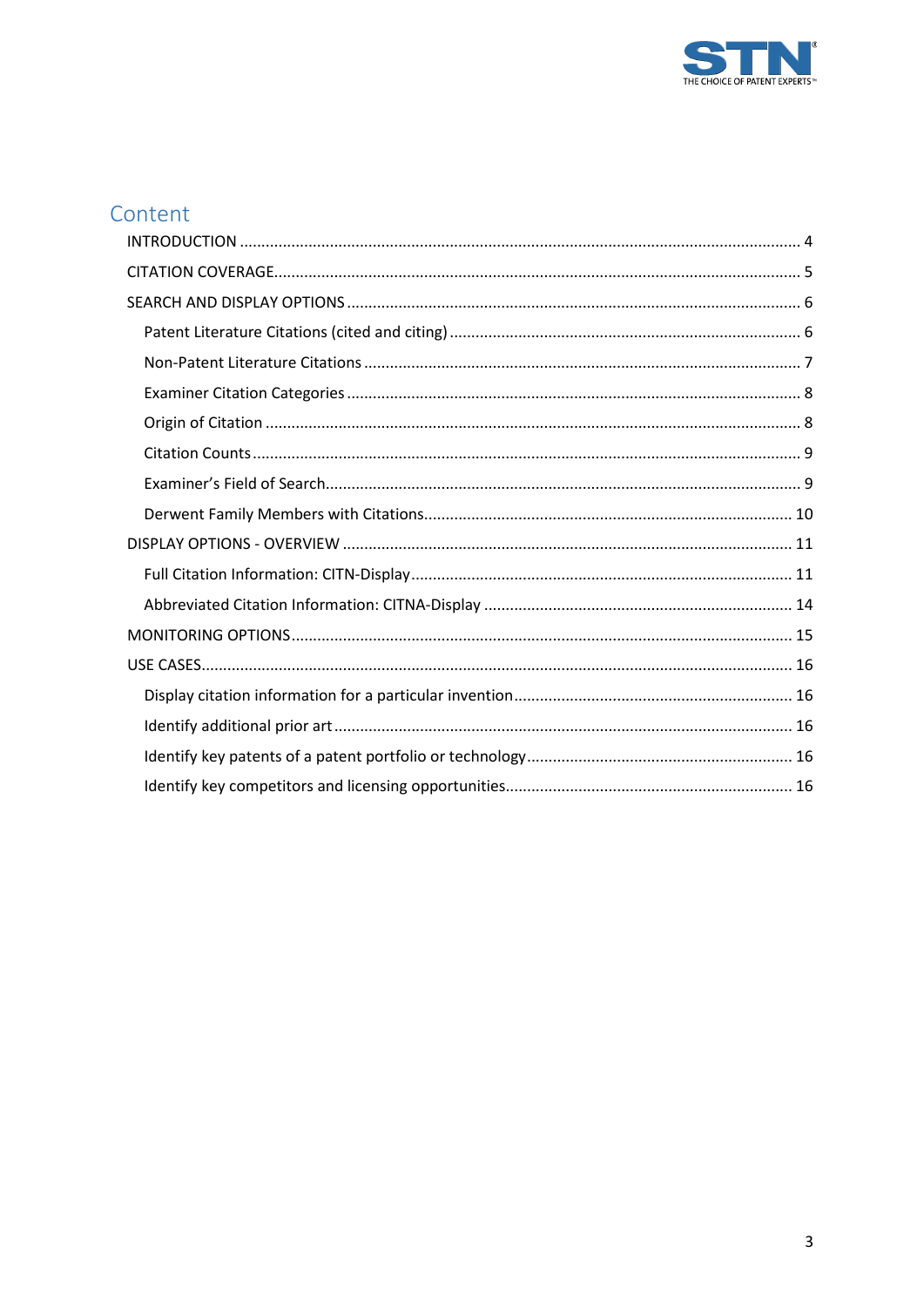

# <span id="page-3-0"></span>INTRODUCTION

The new implemenation of Clarivate's Derwent World Patents Index® on STN provides an integrated solution for the traditional Derwent content and the **D**erwent **P**atents **C**itation **I**ndex®, which is seamlessly merged into the framework of the classic DWPI. The new synergies make it much easier to combine a standard DWPI patent search with a citation search, e.g. a DWPI prior art search can easily be extended with prior art from citation data. Also, ranking of DWPI patent search results according to citation counts is now more straightforward.

A citation search directly performed in DWPI can answer questions like:

- What has been cited by whom, who is citing a particular invention
- **Who is working in a similar technology area**
- **Who are my closest competitors**
- Which are the most relevant patents of a patent portfolio
- Which additional prior art could be derived from a citation search

The **D**erwent **P**atents **C**itation **I**ndex is a unique collection of patent and literature citations from 32 patent authorities with superior data quality. Backward and forward patent citations are being enriched with Derwent value-added content, like Derwent patent assignee codes, which is extremely useful for comprehensive citation analysis. An elaborated set of citation counts supports users to identify inventions of high technological relevance. Powerful display options ensure the most efficient analysis of citation search results. Citation information is made available on two different levels of detail: each Derwent family record is associated with a de-duplicated set of citations, while individual publications are linked to the full citation information.

The most prominent features of the DPCI include:

- Cited and citing patent references enriched with Derwent value-added data
	- Derwent assignee and inventor names plus patent assignee codes (PACO)
	- DWPI accession numbers
- Cited NPL references including
	- representative set of NPL citations for the Derwent family
	- access to standardized XP document numbers and DOI links
- Citation counters calculated for the Derwent family records
	- Counters for backward, forward and literature citations
	- patent number/patent authority/Derwent family counts
	- total reference count for cited patent and NPL references
- Derwent family based display options
	- full citation details for individual publications
	- de-duplicated set of cited/citing patent references plus NPL references
	- HIT display feature
- Sophisticated search options
	- high precision searches with the (P)-proximity operator
- Additional citation information with relevant information of the search report
	- origin of citation (applicant, examiner, opposition, third party observation)
	- examiner citations with citation categories
	- examiner citations with links to relevant claims and passages of the patent full-text
	- examiner's field of search for four different patent classifications (IPC, CPC, Japanese FI terms, US classification)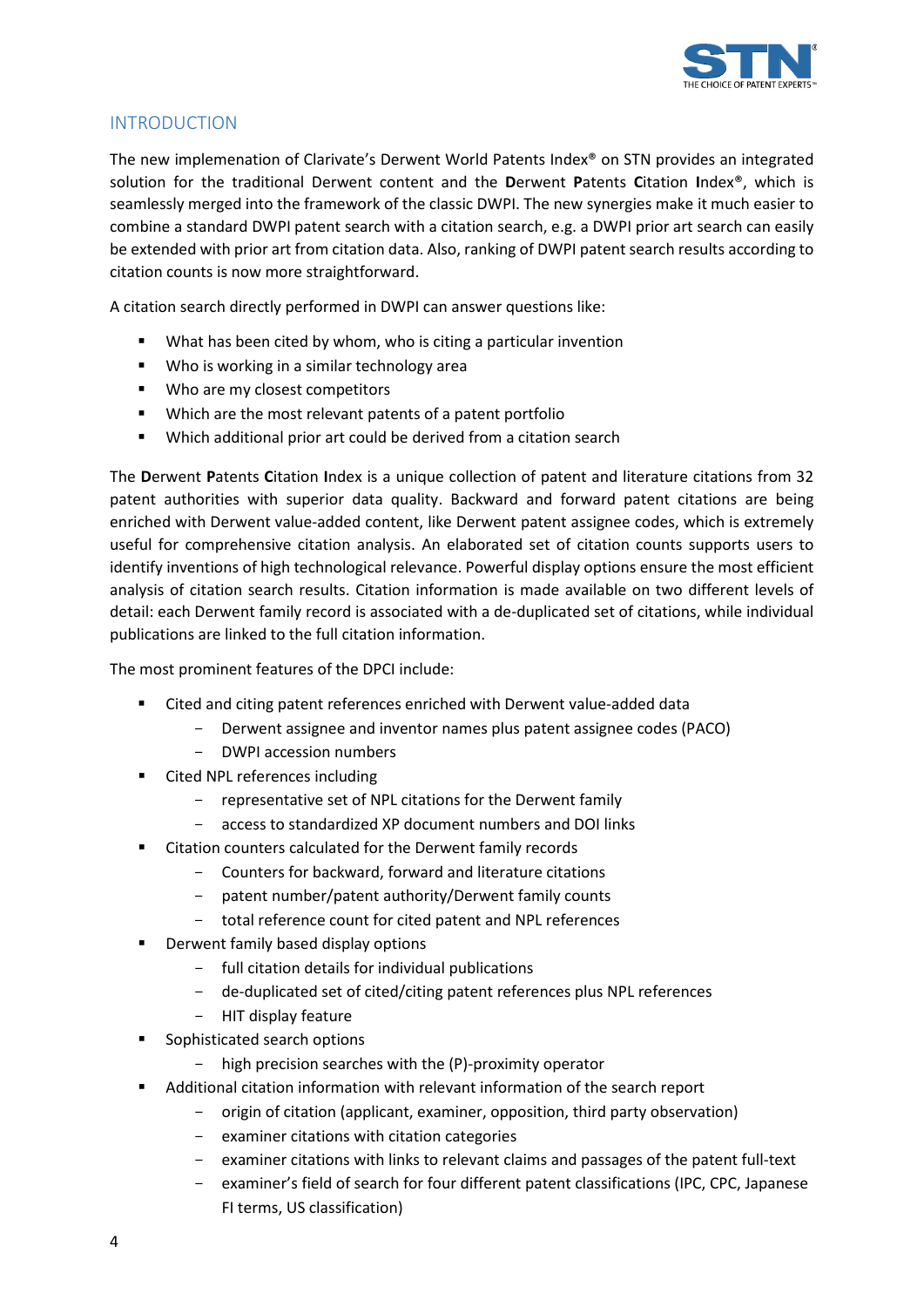

# <span id="page-4-0"></span>CITATION COVERAGE

The Derwent Patents Citation Index is a unique collection of patent and literature citations from 32 patent authorities which has been compiled on the basis of the Derwent family. Citation coverage is based on EPO's citation data (REFI) plus national office data feeds to enhance timeliness and completeness.

In total, 30 million Derwent inventions include citation information comprising 20 million inventions with backward citations (patents + NPL references) and 24 million inventions with citing patent references.

In more detail, DPCI provides access to (5/2021)

- **162** million backward citations
- **182** million forward citations
- **39** million literature citations

Citation references originate from examiner search reports, applicant citations, opposition procedures (EP) and third party observations (EP, US, WO).

#### *Patent Citation Index - Patent Country Coverage*

| <b>Country Coverage</b> | Period               | <b>Country Coverage</b> | Period            |
|-------------------------|----------------------|-------------------------|-------------------|
| AM                      | $2007 - to date$     | KG                      | $2004 - to date$  |
| <b>AT</b>               | $1993 -$ to date     | <b>KR</b>               | $2006 -$ to date* |
| <b>AU</b>               | $1993 -$ to date     | KZ                      | $2007 - to date$  |
| <b>BE</b>               | $1988 -$ to date     | LU                      | $1999 -$ to date  |
| BY                      | $2002 -$ to date     | <b>MD</b>               | $2016 -$ to date  |
| CA                      | 1994 - 1996          | <b>MY</b>               | $2006 -$ to date* |
| <b>CH</b>               | $1985 -$ to date     | <b>NL</b>               | $1974 -$ to date  |
| <b>CN</b>               | $2010 -$ to date     | <b>NO</b>               | $2010 -$ to date  |
| <b>CZ</b>               | $2000 -$ to date     | <b>NZ</b>               | 1994 - 1996       |
| <b>DE</b>               | $1974 -$ to date     | <b>PH</b>               | $2010 -$ to date* |
| <b>DK</b>               | $2000 -$ to date $*$ | <b>RU</b>               | $2009 -$ to date* |
| EA                      | $2002 -$ to date     | <b>SE</b>               | $1994 - 1996$     |
| <b>EP</b>               | $1978 -$ to date     | SG                      | $2000 - to date$  |
| ES                      | $1993 -$ to date     | TW                      | $2000 -$ to date* |
| <b>FR</b>               | $1973 -$ to date     | US                      | $1974 -$ to date  |
| <b>GB</b>               | $1979 -$ to date     | <b>WO</b>               | $1978 -$ to date  |
| GC                      | $2004 -$ to date     | ZA                      | 1994 - 1996       |
| <b>JP</b>               | 1994 – to date $*$   | DD, FI, IE, IT, TJ      | limited coverage  |

\* - patent citations only (no NPL references)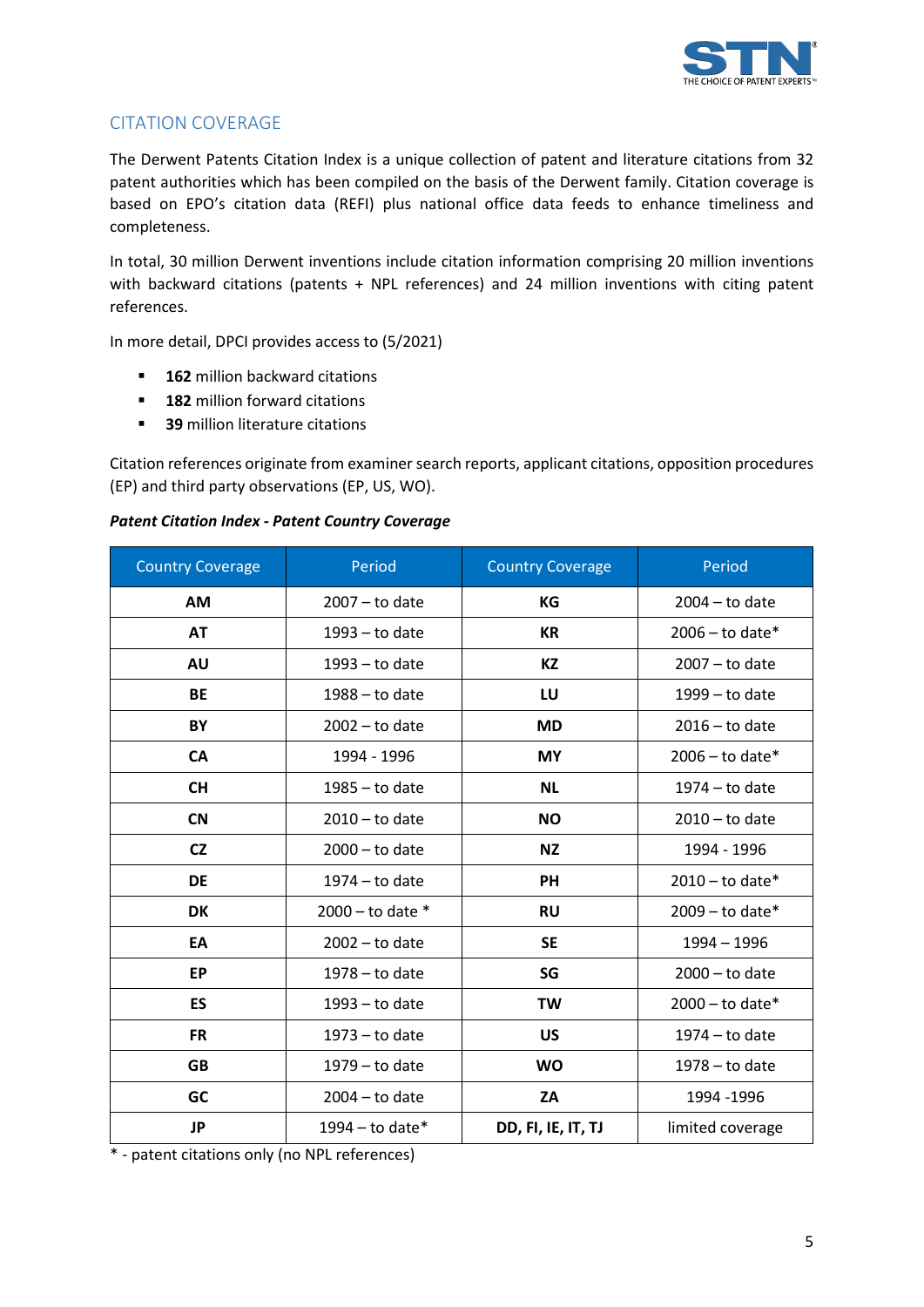

# <span id="page-5-0"></span>SEARCH AND DISPLAY OPTIONS

Citation searching in the DWPI is fully supported by various search fields providing access to cited patent numbers, cited inventor and assignee names, cited Derwent accession numbers, etc.. High precision searching is possible with the (P)-proximity operator which links all data elements of an individual citation, like cited patent number with cited patent assignee, cited inventor and citation category.

The entry point of a citation search could be a technology or patent assignee search in DWPI. In a first step, this search result can be limited to those records with citation information applying the field availability field (/FA). FA indicates the presence of cited patents (CDP/FA), citing patents (CGP/FA) or cited non-patent literature (CDL/FA).

As citation displays can be very lengthy, the **HIT display option** is extremely useful to focus on the citations relevant for the search.

#### <span id="page-5-1"></span>Patent Literature Citations (cited and citing)

Searching cited and citing patent publications is inline with the corresponding master patent fields of the Derwent patent family. While cite**d** patent search fields have a **.D** attached, citin**g** patent search fields use the suffix **.G**. PAX.D and PAX.G are select fields only (see HELP 3EFIELDS).

| <b>Field Description</b>         | <b>Master</b> | <b>Cited</b> | <b>Citing</b> | <b>Display</b> |
|----------------------------------|---------------|--------------|---------------|----------------|
| Derwent Accession Number         | AN            | AN.D         | AN.G          |                |
| Inventor Name                    | IN            | IN.D         | IN.G          |                |
| Patent Assignee Name             | PА            | PA.D         | PA.G          |                |
| Patent Assignee Code             | <b>PACO</b>   | PACO.D       | PACO.G        | <b>CDP</b>     |
| <b>Patent Country</b>            | PC.           | PC.D         | PC.G          | (cited)        |
| <b>Patent Kind Code</b>          | PК            | PK.D         | PK.D          | <b>CGP</b>     |
| <b>Patent Publication Date</b>   | PD.           | PD.D         | PD.G          | (citing)       |
| <b>Patent Publication Number</b> | PN            | PN.D         | PN.G          |                |
| Patent Number/Kind Code          | <b>PNK</b>    | PNK.D        | PNK.G         |                |
| <b>Patent Publication Year</b>   | PY            | PY.D         | PY.G          |                |

Cited patent reference of 2017-62154L: WO2017151044 A1 cites WO2015081297 A1:

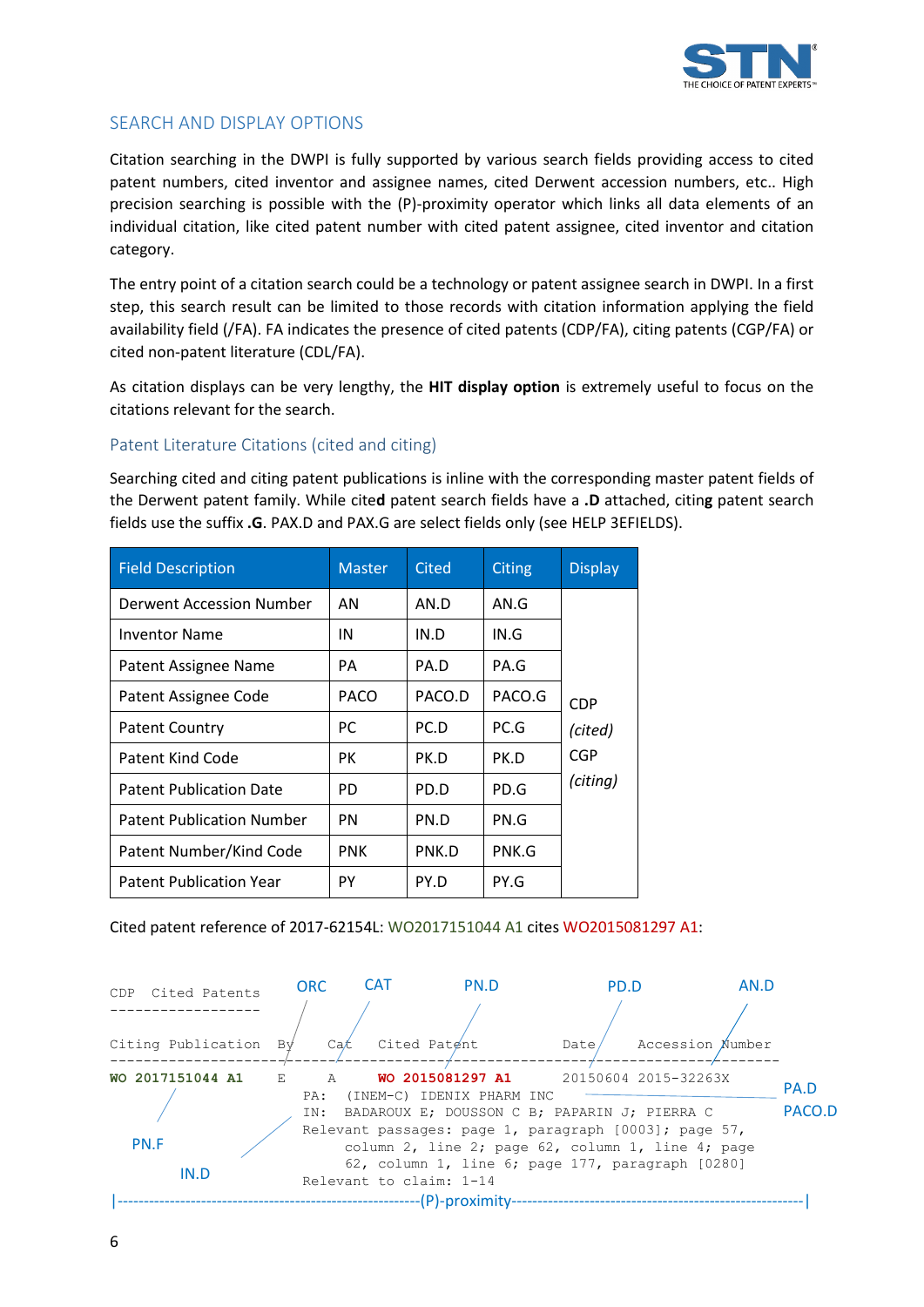

*1) Which companies cite the ABB patent application EP 2595302 A1 ?:*  => S EP2595302/PN.D  $\Rightarrow$  D AN TI PA PN HIT 1-

*2) Search for inventions which cite patents of Siemens AG and the inventor Roland Neufert:* 

=> S SIEI/PACO.D (P) NEUFERT R/IN.D L1 706 SIEI/PACO.D (P) NEUFERT R/IN.D

 $\Rightarrow$  D HIT 1-

*3) How often does Unilever cite inventions from the competitor Procter & Gamble and vice versa:* 

=> S UNIL-C/PACO AND PROC-C/PACO.D L1 **4454** UNIL-C/PACO AND PROC-C/PACO.D

*Unilever: PACO UNIL-C Procter&Gamble: PACO PROC-C*

=> S UNIL-C/PACO.D AND PROC-C/PACO

L2 **6173** UNIL-C/PACO.D AND PROC-C/PACO

#### <span id="page-6-0"></span>Non-Patent Literature Citations

Non-patent literature citations are available for 24 patent authorities, including XP document numbers, links to Internet resources and digital object identifiers. Single terms can be searched with the field /CDL, left truncation and simultaneous left and right truncation (SLART) is available. Standardized XP document numbers and digital object identifiers have their own search fields.

| <b>Field Description</b>    | <b>Search</b> | <b>Display</b> |
|-----------------------------|---------------|----------------|
| Cited non-patent literature | CDL           | CDL, CDLA      |
| XP document number          | ХP            | XP, CDL, CDLA  |
| Digital object identifier   | DOI           | DOI, CDL, CDLA |

*4) Search for inventions which cite NPL references of Prof. Matthias Beller:* => S (BELLER(1A)(MATTHIAS OR M) OR BELLER ET AL)/CDL => D HIT

*5) Search for inventions which cite NPL references describing transdermal patches:*  => S (?TRANSDERMAL?(5A)?PATCH?)/CDL => D AN TI PA PN HIT

*6) Search for inventions which cite NPL references of BASF as X or I document:*  => S BASF/CDL(P)(X OR I)/CAT => D HIT 1-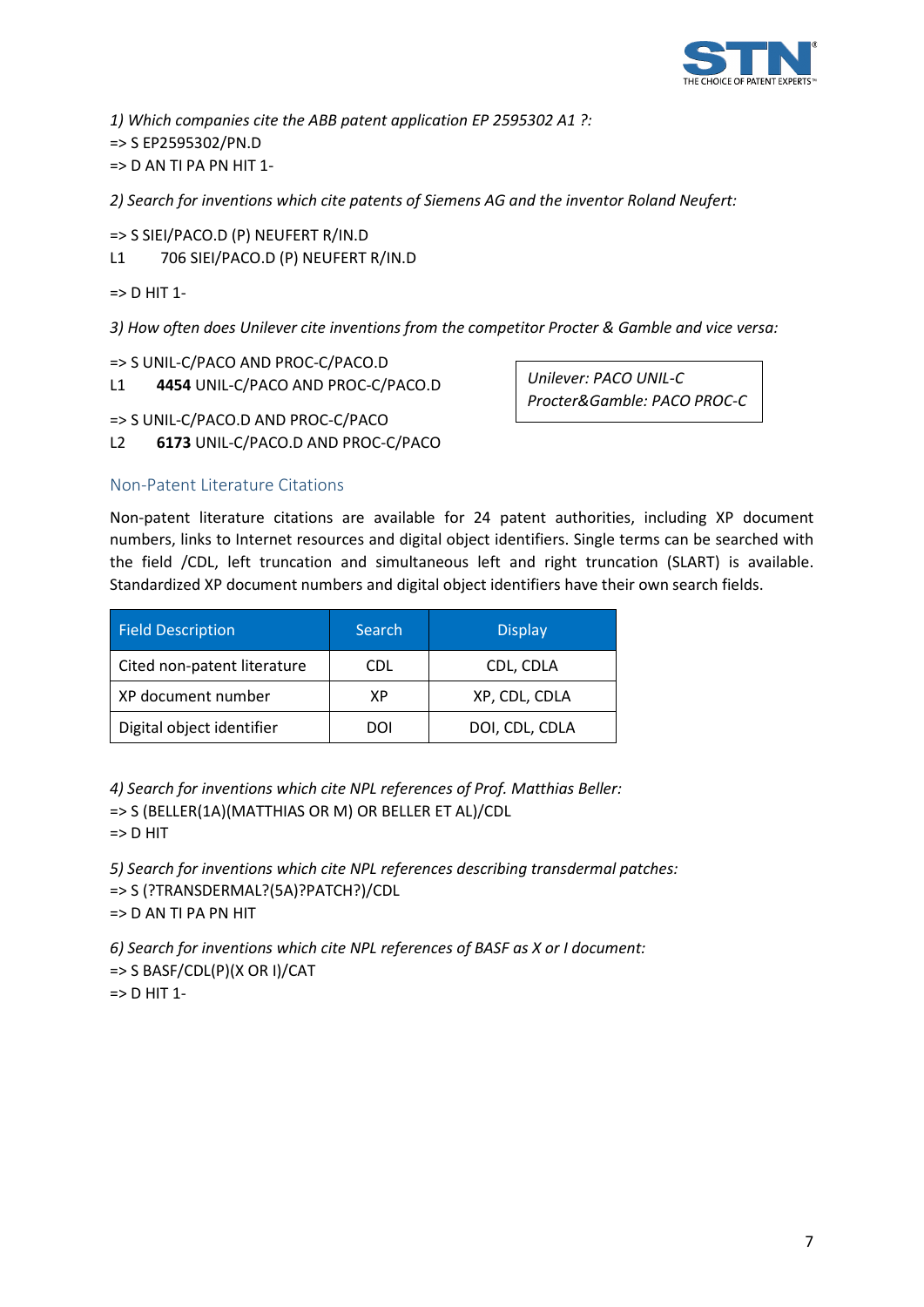

# <span id="page-7-0"></span>Examiner Citation Categories

Citations from patent search reports have citation categories assigned which indicate their relevance to the examined patent application. These categories are useful to refine a citation search to the most relevant citations.

Patent examiners assign one or more citation categories to individual citations. Accordingly, search capabilities allow to search with one or more categories, e.g. I/CAT, AI/CAT, (A(P)I)/CAT. The (P) proximity operator can be used to refine citation searches with category information.

| Citation<br>Category | Description                                            |
|----------------------|--------------------------------------------------------|
| х                    | relevant if taken alone                                |
|                      | relevant to the inventive step                         |
| Υ                    | relevant if combined with another document             |
| A                    | technological background                               |
| Ω                    | non-written disclosure                                 |
| P                    | intermediate document                                  |
|                      | theory or principle                                    |
| E                    | earlier document published on or after the filing date |
| D                    | document cited in application                          |
|                      | document cited for other reasons                       |
| R                    | used in CN A publications to reference dual filings    |

| <b>Field Description</b>  | <b>Search</b> | <b>Display</b>   |
|---------------------------|---------------|------------------|
| <b>Citation Category</b>  | CAT           | CDP (cited)      |
| Citation Category, cited  | CAT.D         | CGP (citing)     |
| Citation Category, citing | CAT.G         | CDL (literature) |

*7) Search for inventions which cite BASF patent publications as X or I documents:*   $\Rightarrow$  S BASF/PA.D(P)(X OR I)/CAT  $\Rightarrow$  D HIT

#### <span id="page-7-1"></span>Origin of Citation

Citation references originate mainly from examiner search reports and applicant citations. Documents cited in opposition procedures are only available for oppositions filed at the European Patent Office. Citations of third party observations are available for EP, US and PCT publications.

The origin of the citation is searchable with a single letter code (A, E, O, T, U) or the descriptive text (APPLICANT, EXAMINER, OPPOSITION, THIRDPARTY, UNKNOWN) in the field /ORC. A particular citation can have multiple origins assigned when deduplicated on the invention level, e.g. AE/ORC.

| <b>Field Description</b> | <b>Search</b> | <b>Display</b>   |
|--------------------------|---------------|------------------|
| Origin of Citation       | <b>ORC</b>    | CDP (cited)      |
|                          |               | CGP (citing)     |
|                          |               | CDL (literature) |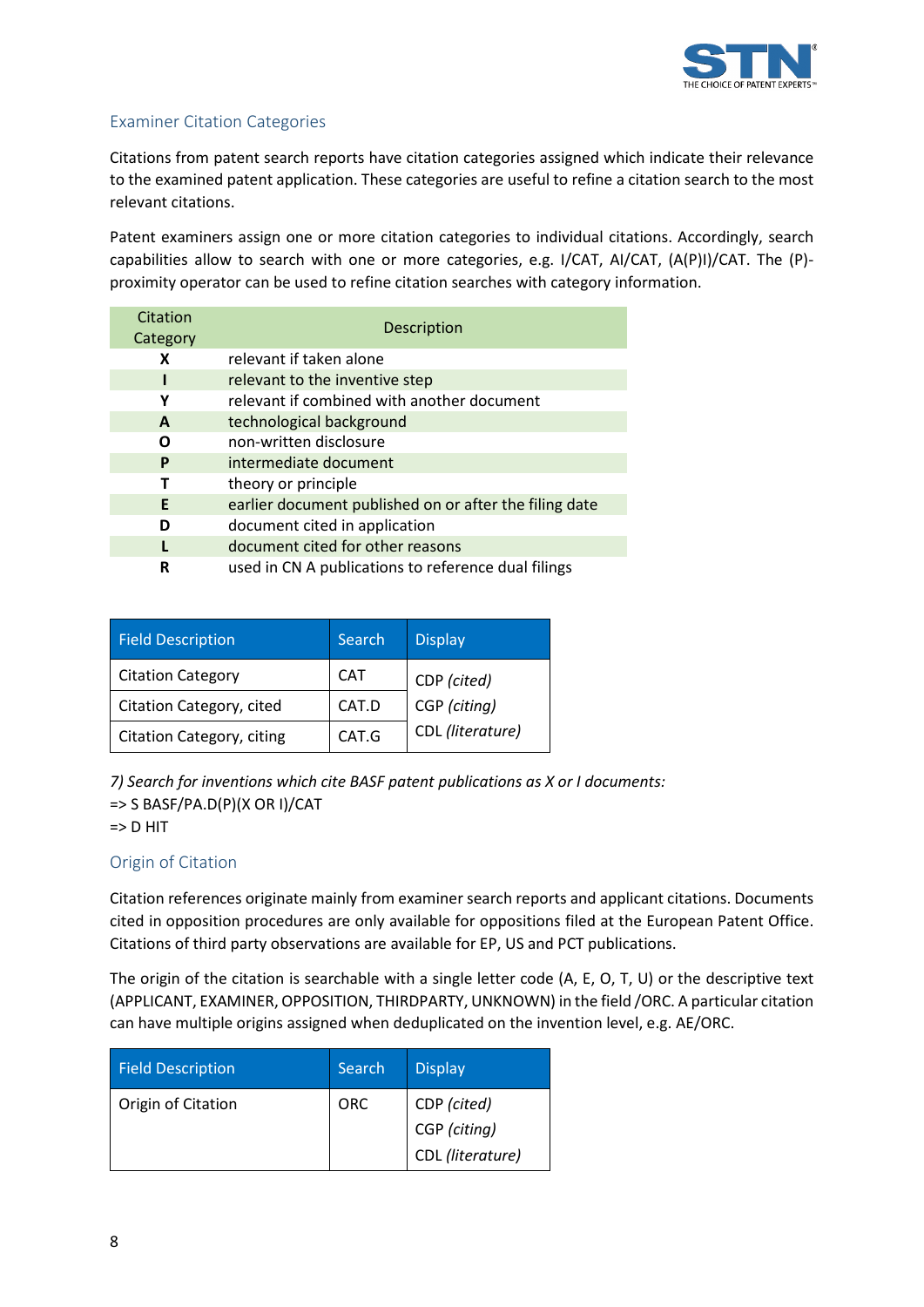

*8) Which publications of Siemens AG (PACO = SIEI-C) have been cited in EP opposition procedures:*  => S (SIEI/PACO.D OR SIEMENS/CDL)(P)O/ORC  $\Rightarrow$  D HIT

## <span id="page-8-0"></span>Citation Counts

Citation counts are widely used as indicators to assess the value of a particular patent or patent portfolio. Especially a high number of forward citations is seen as indicator for a high patent value.

DPCI offers meaningful citation counts for patent and literature citations based on Derwent family records. The DWPI accession number counts are invention-based citation counts which are independent of the size of the patent family.

| <b>Field Description</b>                  | Search     | <b>Display</b> |
|-------------------------------------------|------------|----------------|
| <b>Cited DWPI Accession Number Count</b>  | ANC.D      |                |
| <b>Citing DWPI Accession Number Count</b> | ANC.G      |                |
| <b>Cited Patents Count</b>                | PNC.D      |                |
| <b>Citing Patents Count</b>               | PNC.G      | <b>CITC</b>    |
| <b>Cited Patents Country Count</b>        | PCC.D      |                |
| <b>Citing Patents Country Count</b>       | PCC.G      |                |
| Cited Literature Reference Count          | <b>CRC</b> |                |
| Cited Reference Count (total)             | <b>REC</b> |                |

*9) Search CRISPR technology patents (L1) with a high forward citation count:*   $\Rightarrow$  S L1 AND ANC.G  $>$  20  $\Rightarrow$  D FULL CITC

*10) Sort the CRISPR search result (L1) according to the forward citation count:* 

=> S L1 AND CGP/FA (Limit DWPI result to answers with forward citations)

=> SORT L2 ANC.G D (Sort DWPI result L2 according to the citing accession number count ANC.G in descending order)

#### <span id="page-8-1"></span>Examiner's Field of Search

The Derwent Patents Citation Index includes the patent classifications searched by the patent examiner for a particular invention, mentioned in the search report: search criteria for IPC, CPC and national office patent classifications (FI-terms, US classification) are made available. This information can be used to perform a similar search to the one the examiner performed.

The patent classification codes of the examiner's field of search have been standardized according to the STN standard as far as possible. IPC-, CPC- and FI-terms are searchable at subclass, main group and subgroup level, e.g. A61K0035-16/EXF.IPC, A61K0035/EXF.IPC, A61K/EXF.IPC.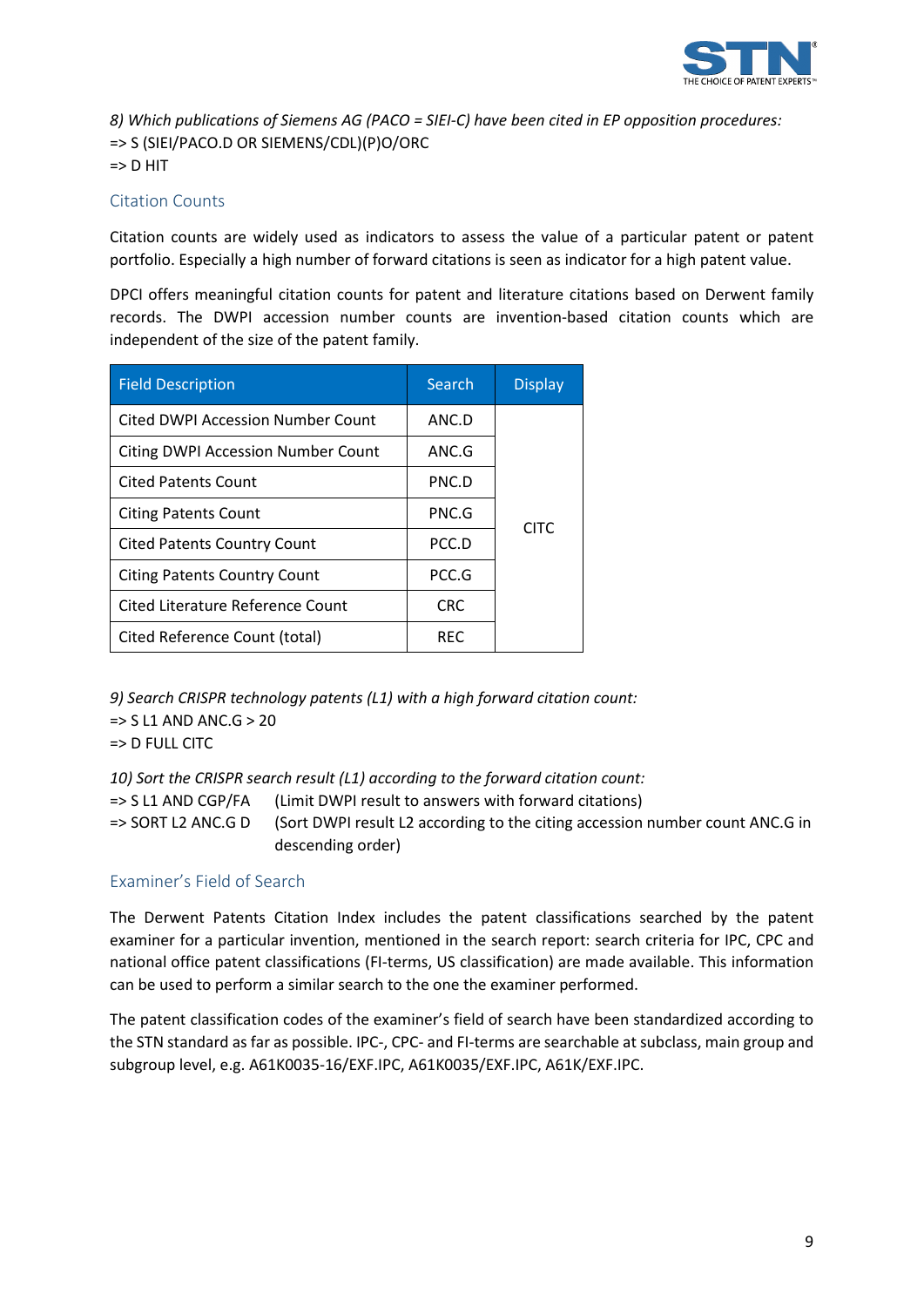

| <b>Field Description</b>         | Search   | <b>Display</b> |
|----------------------------------|----------|----------------|
| Examiner's field of search, IPC  | EXF.IPC  |                |
| Examiner's field of search, CPC  | EXF.CPC  | <b>EXF</b>     |
| Examiner's field of search, JPC  | EXF.JPC  | <b>EXFA</b>    |
| Examiner's field of search, USPC | EXF.USPC |                |

*11) Display the examiner's field of search for GB 2587694 A:*  => S GB 2587694/PN => D AN TI PA PN EXF

## <span id="page-9-0"></span>Derwent Family Members with Citations

Derwent family members with citation references, either being cited or citing references, are searchable with the respective .F-fields: PN.F, PK.F and PC.F.

These citation family members have a (P)-proximity link to the corresponding citations. This can be useful to analyze the citation behaviour of a patent office. Also a very useful application is to identify additional Chinese dual filings which are currently not part of the Derwent family (see example below).

| <b>Field Description</b>          | <b>Search</b> | <b>Display</b>   |
|-----------------------------------|---------------|------------------|
| Patent country of family member   | PC.F          | CDP (cited)      |
| Patent kind code of family member | PK F          | CGP (citing)     |
| Patent number of family member    | PN.F          | CDL (literature) |

*12) Identify CN A publications which cite Chinese utility models as R document (dual filing):*  => S CNA/PK.F(P)CNU/PK.D(P)R/CAT

 $=$   $>$  D IBIB HIT 1-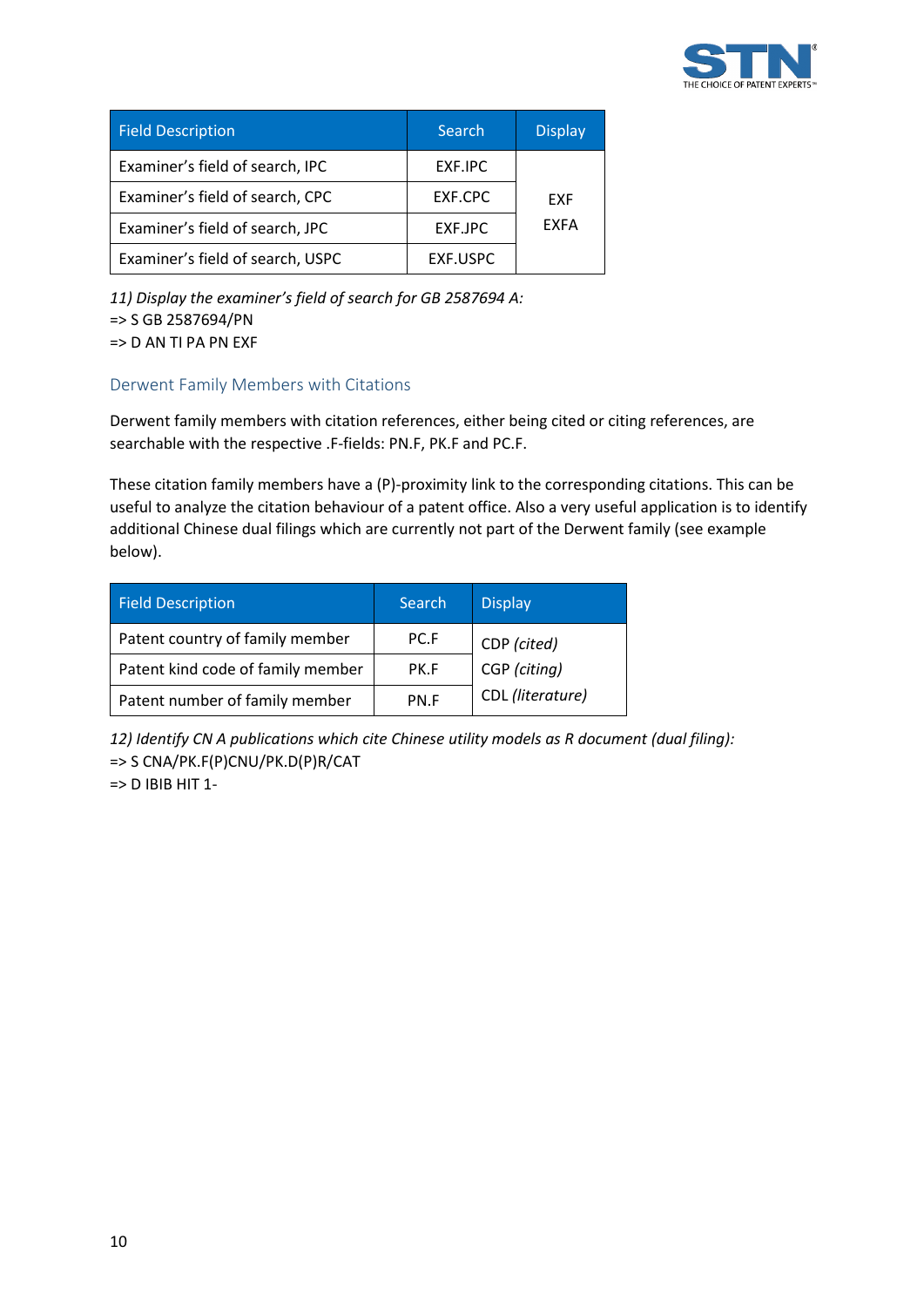

# <span id="page-10-0"></span>DISPLAY OPTIONS - OVERVIEW

Users have two principal options to display citation data (except for citation counts):

- Full citation details are provided with individual publications and retain the link between cited/citing publication.
- Abbreviated display formats provide de-duplicated citation information on Derwent family level, e.g. a de-duplicated list of cited patents (CDPA).

As citation displays could be very lengthy, users could choose the **HIT display option** to focus on the citations relevant for the search.

|                             | <b>DETAILED</b> | ABBREVIATED | D/A                         |
|-----------------------------|-----------------|-------------|-----------------------------|
| <b>Citation Counts</b>      | <b>CITC</b>     | <b>CITC</b> |                             |
| Examiner's Field of Search  | <b>EXF</b>      | <b>EXFA</b> |                             |
| <b>Cited Patents</b>        | <b>CDP</b>      | <b>CDPA</b> | <b>CITN</b><br><b>CITNA</b> |
| <b>Literature Citations</b> | <b>CDL</b>      | <b>CDLA</b> |                             |
| <b>Citing Patents</b>       | CGP             | <b>CGPA</b> |                             |

#### <span id="page-10-1"></span>Full Citation Information: CITN-Display

L1 ANSWER 1 OF 1 WPIX COPYRIGHT 2021 CLARIVATE on STN AN 2017-62154L [201763] WPIX

| Citation Counters |                |                                                  |            |
|-------------------|----------------|--------------------------------------------------|------------|
|                   |                |                                                  |            |
| PNC.D             | 7              | Cited Patents Count                              |            |
| PCC.D             | $\sim$ 2       | Cited Patents Country Count                      |            |
| CRC.              | 7              | Cited Literature Reference Count                 |            |
| <b>REC</b>        | 14             | Cited Reference Count (total)                    |            |
| ANC.D             | 6              | Cited DWPI Accession Number Count                |            |
| PNC.G             | 2              | Citing Patents Count                             |            |
| PCC.G             | $\sim$ 2       | Citing Patents Country Count                     |            |
| ANC.G             | $\overline{2}$ | Citing DWPI Accession Number Count               |            |
|                   |                | EXF Examiner's Field of Search                   |            |
|                   |                | Citing Publication EXF Examiners Field of Search | <b>FXF</b> |
| US 10456413 B2    |                | CPC A61K0031-44; A61K0031-513; A61K0031-675;     |            |

A61K0031-685; A61K0009-00; A61P0035-00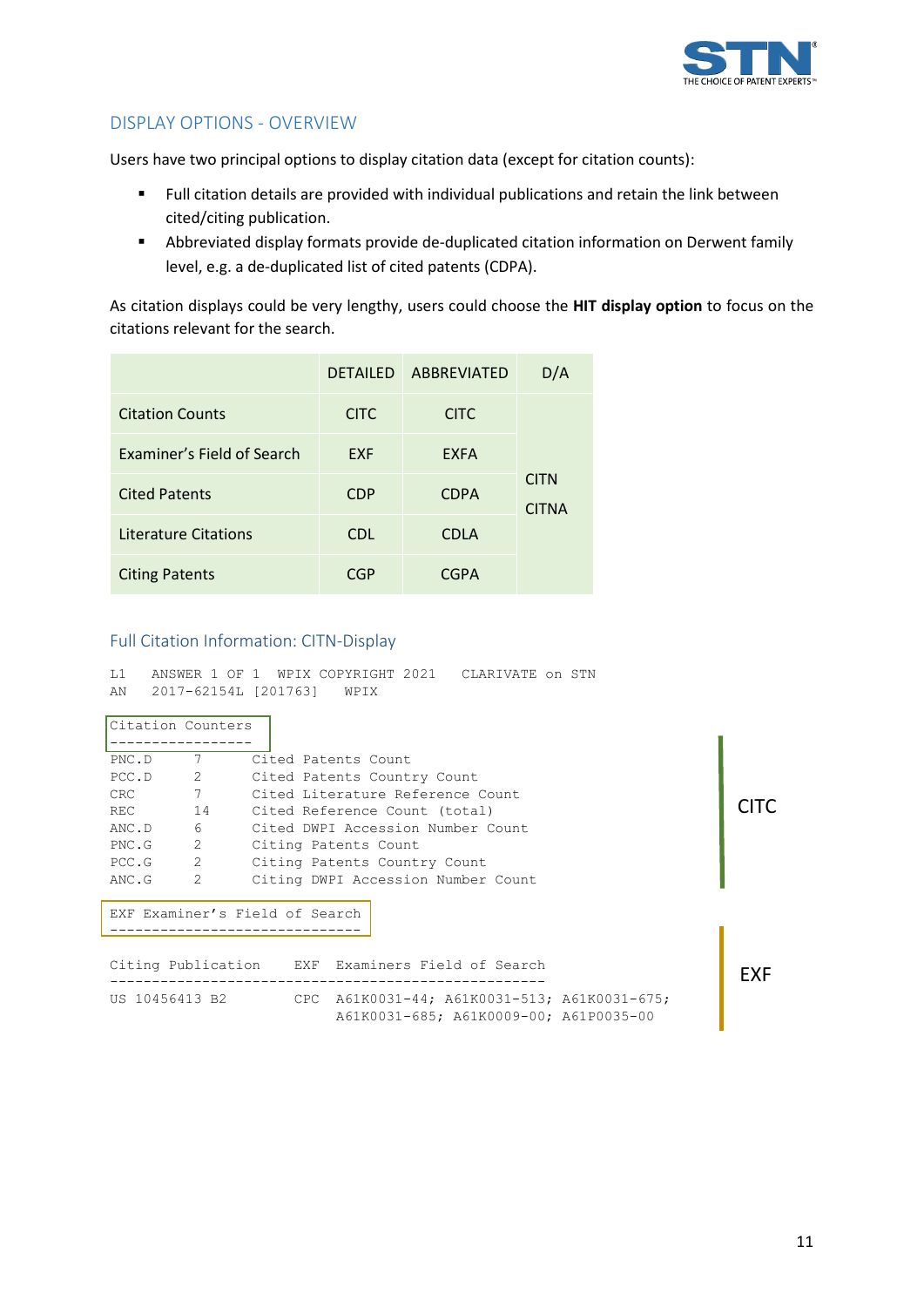

CDP

CDP Cited Patents ------------------ Citing Publication By Cat Cited Patent Date Accession Number -------------------------------------------------------------------------------- WO 2017151044 A1 E A WO 2015081297 A1 20150604 2015-32263X PA: (INEM-C) IDENIX PHARM INC IN: BADAROUX E; DOUSSON C B; PAPARIN J; PIERRA C Relevant passages: page 1, paragraph [0003]; page 57, column 2, line 2; page 62, column 1, line 4; page 62, column 1, line 6; page 177, paragraph [0280] Relevant to claim: 1-14<br>E A WO 2002030922 E A WO 2002030922 A2 20020418 2002-489811 PA: (DENI-I) DENIS R; (LAVA-I) LAVALLEE J F; (LEVE-I) LEVESQUE S; (REJR-I) REJ R; (SHIR-N) SHIRE BIOCHEM INC; (VAIL-I) VAILLANCOURT L; (ZACH-I) ZACHARIE B IN: ATTARDO G; ATTARDO, Giorgio Relevant passages: abstract; example 21 Relevant to claim: 1-14 ooooooo<br>CN 109069509 A E A WO 2015081297 A1 20150604 2015-32263X PA: (INEM-C) IDENIX PHARM INC IN: BADAROUX E; DOUSSON C B; PAPARIN J; PIERRA C Relevant passages: X8BF4X660EX4E66X7B2C1,57,62,177X9875 Relevant to claim: 1-14 E A WO 2002030922 A2 20020418 2002-489811 PA: (DENI-I) DENIS R; (LAVA-I) LAVALLEE J F; (LEVE-I) LEVESQUE S; (REJR-I) REJ R; (SHIR-N) SHIRE BIOCHEM INC; (VAIL-I) VAILLANCOURT L; (ZACH-I) ZACHARIE B IN: ATTARDO G; ATTARDO, Giorgio Relevant passages: X6458X8981X548CX5B9EX65BDX4F8B21 Relevant to claim: 1-14 oooooo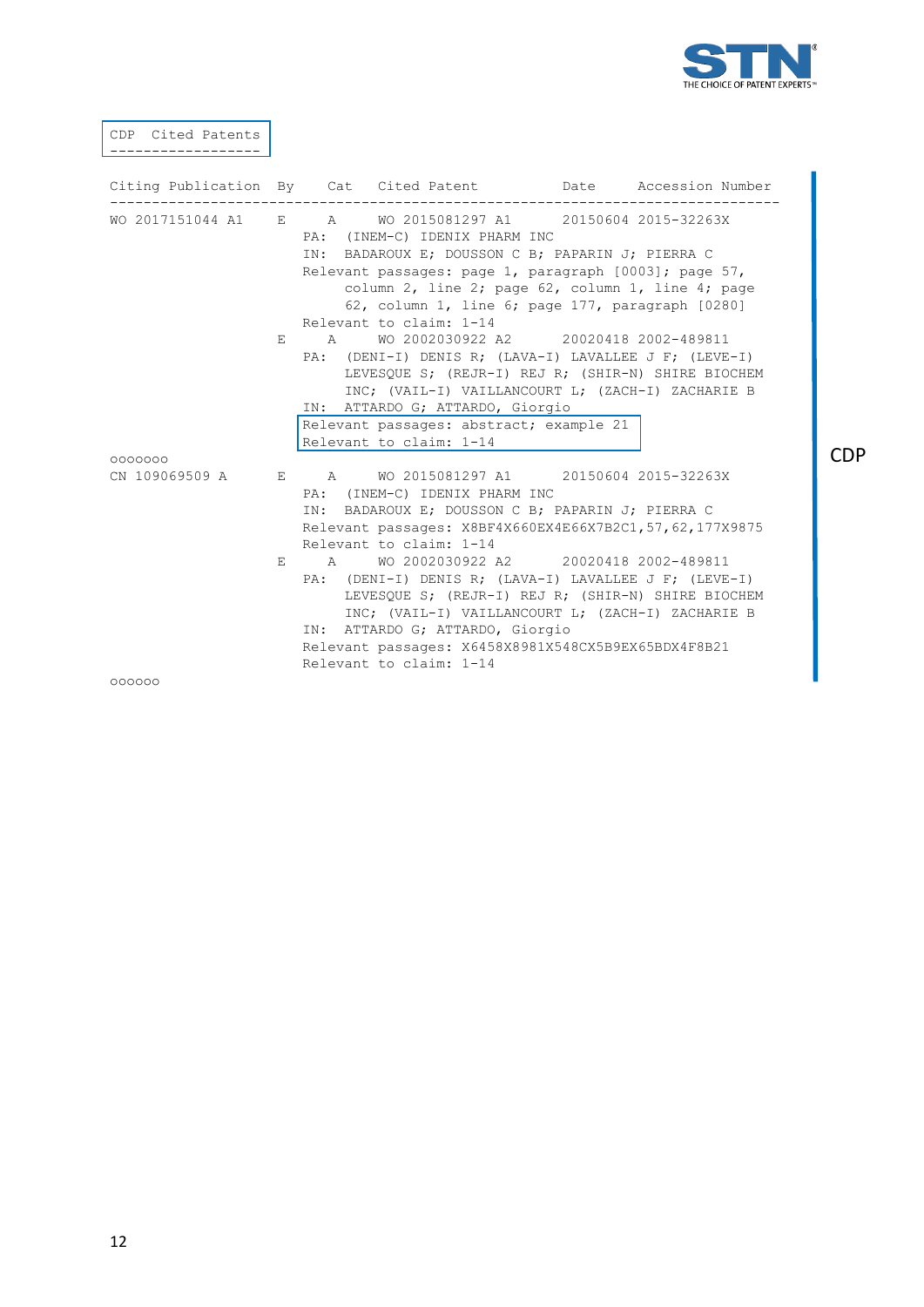

CDL Literature Citations -------------------------

|                      |   |   | Citing Publication By Cat Literature Reference                                                                                                                                                                                                                                                                    |  |            |
|----------------------|---|---|-------------------------------------------------------------------------------------------------------------------------------------------------------------------------------------------------------------------------------------------------------------------------------------------------------------------|--|------------|
| WO 2017151044 A1 E   |   | A | MEHELLOU, Y. ET AL.: "Aryloxy Phosphoramidate<br>Triesters: a Technology for Delivering<br>Monophosphorylated Nucleosides and Sugars into<br>Cells", CHEM. MED. CHEM., vol. 4, no. 11,<br>2009, pages 1779 - 1791, XP055414112, ISSN:<br>1860-7187, relevantClaims [1-14], relevantPassage<br>s[; whole document] |  | CDL        |
| US 10456413 B2       | A |   | International Search Report and Written<br>Opinion received for PCT Patent Application<br>No. PCT/SE2017/050186, dated Jun. 20, 2017, 12<br>pages.                                                                                                                                                                |  |            |
|                      | Α |   | Mehellou et al., "Aryloxy Phosphoramidate<br>Triesters: A Technology for Delivering<br>Monophosphorylated Nucleosides and Sugars into<br>Cells", ChemMedChem, vol. 4, 2009, pp.<br>1779-1791.                                                                                                                     |  |            |
| 0000000              |   |   |                                                                                                                                                                                                                                                                                                                   |  |            |
| CGP Citing Patents   |   |   |                                                                                                                                                                                                                                                                                                                   |  |            |
|                      |   |   | Cited Publication By Cat Citing Patent Date Accession Number                                                                                                                                                                                                                                                      |  |            |
| WO 2017151044 A1 E A |   |   | WO 2020171757 A1 20200827 2020-85136U<br>PA: (MDIV-C) MEDIVIR AB<br>IN: ALBERTELLA M                                                                                                                                                                                                                              |  | <b>CGP</b> |
|                      | A |   | US 10456413 B2 20191029 2017-62154L<br>PA: (MDIV-C) MEDIVIR AB<br>IN: ALBERTELLA M; ENEROTH A; KLASSON B; OBERG F; OHD J                                                                                                                                                                                          |  |            |

CGP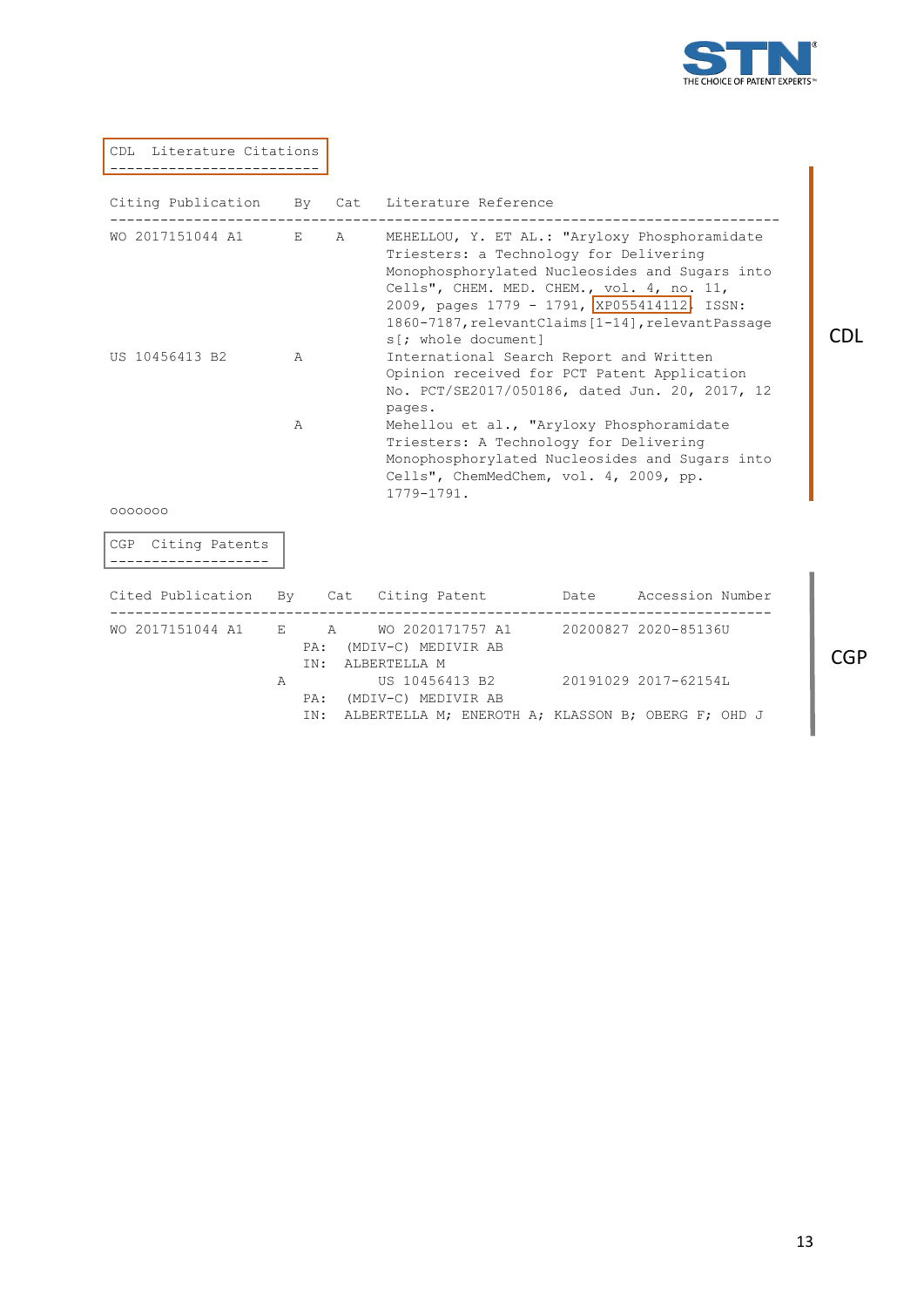

# <span id="page-13-0"></span>Abbreviated Citation Information: CITNA-Display

| L1 -<br>AN<br>2017-62154L [201763] WPIX                                                                                                                                                                                                                                                                                                                                                                 |                                         | ANSWER 1 OF 1 WPIX COPYRIGHT 2021 CLARIVATE ON STN                                                    |             |  |  |  |
|---------------------------------------------------------------------------------------------------------------------------------------------------------------------------------------------------------------------------------------------------------------------------------------------------------------------------------------------------------------------------------------------------------|-----------------------------------------|-------------------------------------------------------------------------------------------------------|-------------|--|--|--|
| Citation Counters                                                                                                                                                                                                                                                                                                                                                                                       |                                         |                                                                                                       |             |  |  |  |
| -----------------<br>PNC.D<br>7 Cited Patents Count<br>2 Cited Patents Country Count<br>PCC.D<br>7 Cited Literature Reference Count<br>CRC<br>REC 14 Cited Reference Count (total)<br><b>CITC</b><br>ANC.D 6 Cited DWPI Accession Number Count<br>PNC.G 2 Citing Patents Count<br>PCC.G 2 Citing Patents Country Count<br>$ANC.G$ 2<br>Citing DWPI Accession Number Count                               |                                         |                                                                                                       |             |  |  |  |
| EXF Examiner's Field of Search<br>_________________________________<br>CPC A61K0031-44; A61K0031-513; A61K0031-675;<br><b>EXFA</b><br>A61K0031-685; A61K0009-00; A61P0035-00                                                                                                                                                                                                                            |                                         |                                                                                                       |             |  |  |  |
| Cited Patents                                                                                                                                                                                                                                                                                                                                                                                           |                                         |                                                                                                       |             |  |  |  |
| Cited Publication By By Accession Number                                                                                                                                                                                                                                                                                                                                                                |                                         |                                                                                                       |             |  |  |  |
| US 10144750 B2<br>WO 2002030922 A2 EA<br>WO 2005009961 A2 E<br>WO 2015081133 A2 EA<br>WO 2015081297 A1 EA<br>WO 2016030335 A1<br>WO 2017151044 A1                                                                                                                                                                                                                                                       | $\mathbf{E}$ and $\mathbf{E}$<br>E<br>A | 2016-14394B<br>2002-489811<br>2005-132511<br>2015-322669<br>2015-32263X<br>2016-14394B<br>2017-62154L | <b>CDPA</b> |  |  |  |
| Literature Citations                                                                                                                                                                                                                                                                                                                                                                                    |                                         |                                                                                                       |             |  |  |  |
| By Literature Reference                                                                                                                                                                                                                                                                                                                                                                                 |                                         |                                                                                                       |             |  |  |  |
| -----------------<br>LLOVET J M ET AL: "Sorafenib in advanced hepatocellular carcinoma", THE<br>E<br>NEW ENGLAND JOURNAL OF MEDICINE, - NEJM -, MASSACHUSETTS MEDICAL<br>SOCIETY, US, vol. 359, no. 4, 24 July 2008 (2008-07-24), pages 378 -<br>390, XP009185548, ISSN: 0028-4793, DOI:<br><b>CDLA</b><br>10.1056/NEJMOA0708857, relevantClaims[1-14], relevantPassages[pp. A,  pp.<br>385, pp. 389, ] |                                         |                                                                                                       |             |  |  |  |
| MEHELLOU, Y. ET AL.: "Aryloxy Phosphoramidate Triesters: a Technology<br>Ε<br>for Delivering Monophosphorylated Nucleosides and Sugars into Cells",<br>CHEM. MED. CHEM., vol. 4, no. 11, 2009, pages 1779 - 1791, XP055414112,<br>ISSN: 1860-7187, relevantClaims[1-14], relevantPassages[; whole document]                                                                                             |                                         |                                                                                                       |             |  |  |  |
| 000000                                                                                                                                                                                                                                                                                                                                                                                                  |                                         |                                                                                                       |             |  |  |  |
| Citing Patents                                                                                                                                                                                                                                                                                                                                                                                          |                                         |                                                                                                       |             |  |  |  |
| Citing Publication                                                                                                                                                                                                                                                                                                                                                                                      | By.                                     | Accession Number                                                                                      |             |  |  |  |
| WO 2020171757 A1<br>US 10456413 B2                                                                                                                                                                                                                                                                                                                                                                      | Е<br>А                                  | 2020-85136U<br>2017-62154L                                                                            | <b>CGPA</b> |  |  |  |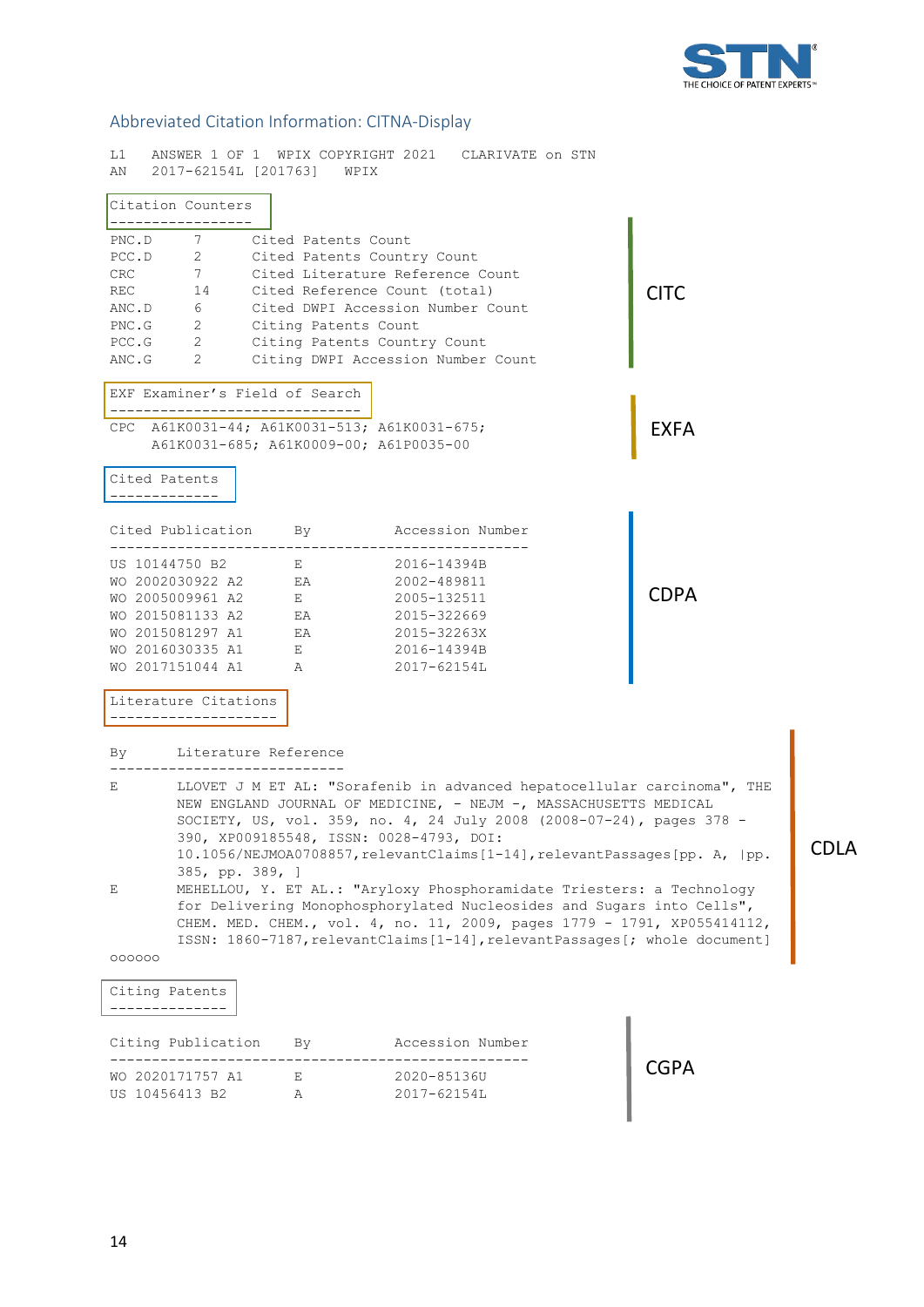

# <span id="page-14-0"></span>MONITORING OPTIONS

Citation information is updated when any new cited or citing patent information is received. This update process generates the update date UPD, when new or updated cited patent or non-patent literature references enter the DWPI (e.g. from equivalents). When citing patent information is updated, the update date UPG is generated. Both dates, UPD and UPG, can be used for citation alerts.

Citation monitoring can be done manually using saved queries or scripts. For setting up automatic alerts the CREATE AN ALERT feature of STNext can be used. Alternatively, you can use the SDI command to set up a citation alert (see HELP SDI).

| <b>Field Description</b> | Search/Display |  |
|--------------------------|----------------|--|
| Update date, cited       | UPD            |  |
| Update date, citing      | UPG            |  |

*13) Manual alert: Search for new inventions which cite patents of Evonik* => S EVON/PACO.D AND UPD>20211001 => D FULLG HIT

*14) Automatic alert on STNext: Search for new inventions citing your own key patents*

#### Alert query:

#### => S (2021-50296Y OR 2021-42523T OR 2021-42317H OR 2021-39299N OR 2021-392975)/AN.D

| <b>Alert Settings</b>                                          |                       | $\times$                                                                    |
|----------------------------------------------------------------|-----------------------|-----------------------------------------------------------------------------|
| Title *<br>Monitor LED patents for new citings                 |                       | Eliminate previously<br>Highlight hit<br>ON<br>OFF<br>terms<br>seen answers |
| Method of delivery $\circledcirc$<br>EMAIL<br>▼                | Expires<br>MM/DD/YYYY | Send alerts with no<br>Delivery<br>ON<br>ON<br>notification<br>answers<br>圖 |
| Delivery to (separate with comma)<br>john.smith@merckgroup.com |                       | Cost center<br><b>NONE</b>                                                  |
|                                                                |                       | al.                                                                         |
| Database settings                                              |                       |                                                                             |
| Database                                                       | Print format          | Update field code<br>Frequency                                              |
| <b>WPIX</b>                                                    | <b>BIB CITN</b>       | <b>UPD</b><br>Advanced $\sim$<br>Every Update<br>۰                          |
| Cancel<br>Save                                                 |                       |                                                                             |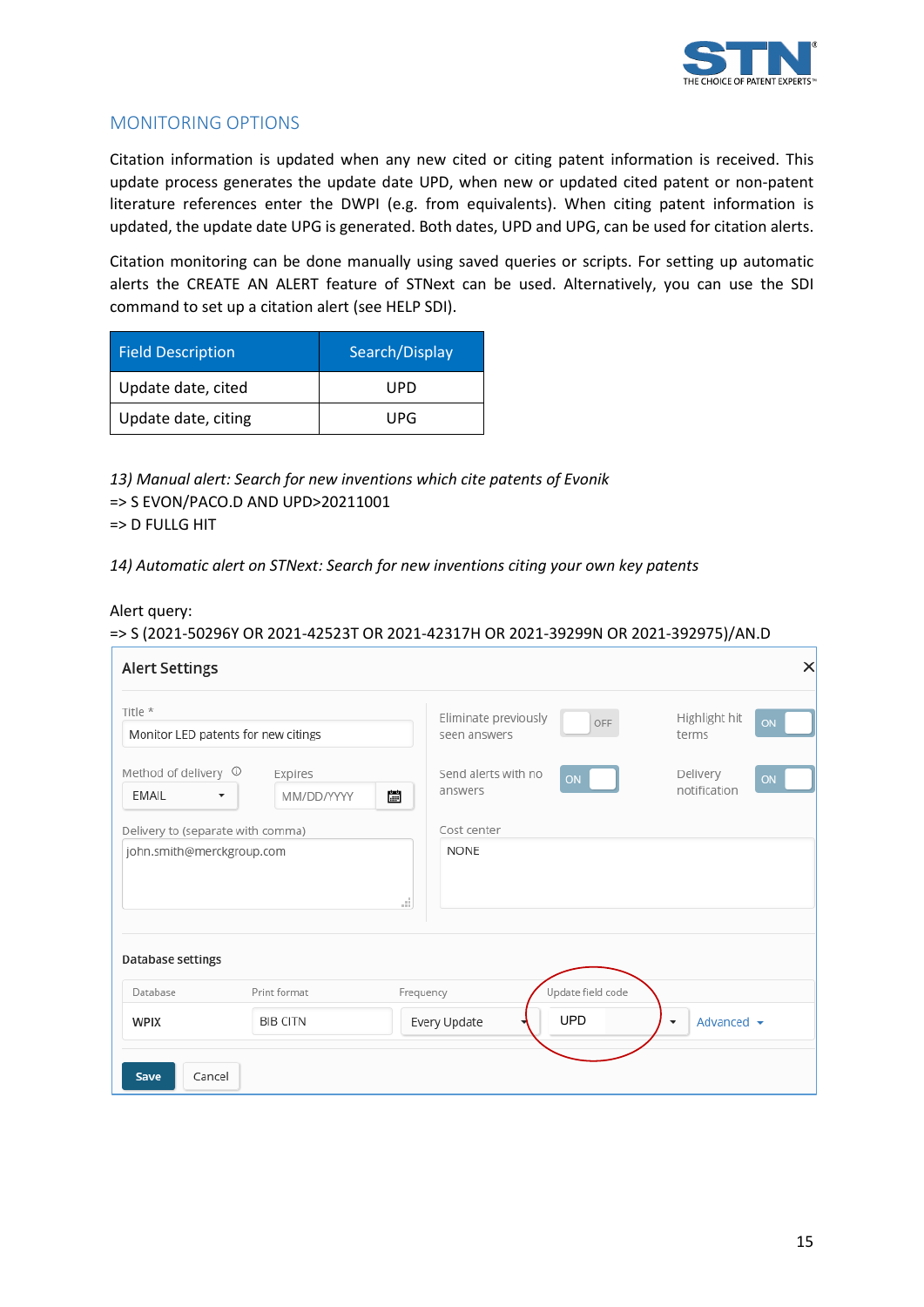

#### <span id="page-15-0"></span>USE CASES

<span id="page-15-1"></span>Display citation information for a particular invention

*15) Display the full citation information for the patent family of WO2019183040 of Bristol Myers Sqibb*

=> S WO2019183040/PN

=> D IBIB CITN

<span id="page-15-2"></span>Identify additional prior art

*16) Identify additional prior art records for CRISPR technology inventions (L1) complementing the original DWPI search with cited (AN.D) and citing inventions (AN.G)*

 $\Rightarrow$  TRA L1 AN.D AN.G /AN

=> S L1 OR L2

=> D FULLG 1-

<span id="page-15-3"></span>Identify key patents of a patent portfolio or technology

*17) Identify key patents of Biontech's patent protfolio*

=> S BIONTECH/PA AND CGP/FA

 $\Rightarrow$  ANA L1 ANC.G

 $\Rightarrow$  D 1-

 $\approx$  S L1 AND ANC. G $>$ 50

 $=$   $>$  D FULLG CITC 1-

<span id="page-15-4"></span>Identify key competitors and licensing opportunities

*18) Who are the key competitors of BASF SE in the area of exhaust gas treatment technologies?*

=> S ((E11-Q02A OR E31-H01 OR N07-L02C OR N07-L01+NT)/MC OR (B01D0053-9418 OR F01N0003- 2066+NT)/CPC) AND BADI/PACO

=> ANA L1 PACO.G

 $\Rightarrow$  D 1-

use the **ANALYZE command** to analyze BASF's exhaust gas patents for citing patent assignees (PA.G or PACO.G)

use the **TRANSFER command** to select cited/citing DWPI accession numbers and search them in the field /AN

use the **ANALYZE command** to

identify those Biontech patents with the highest citing AN count (ANC.G)